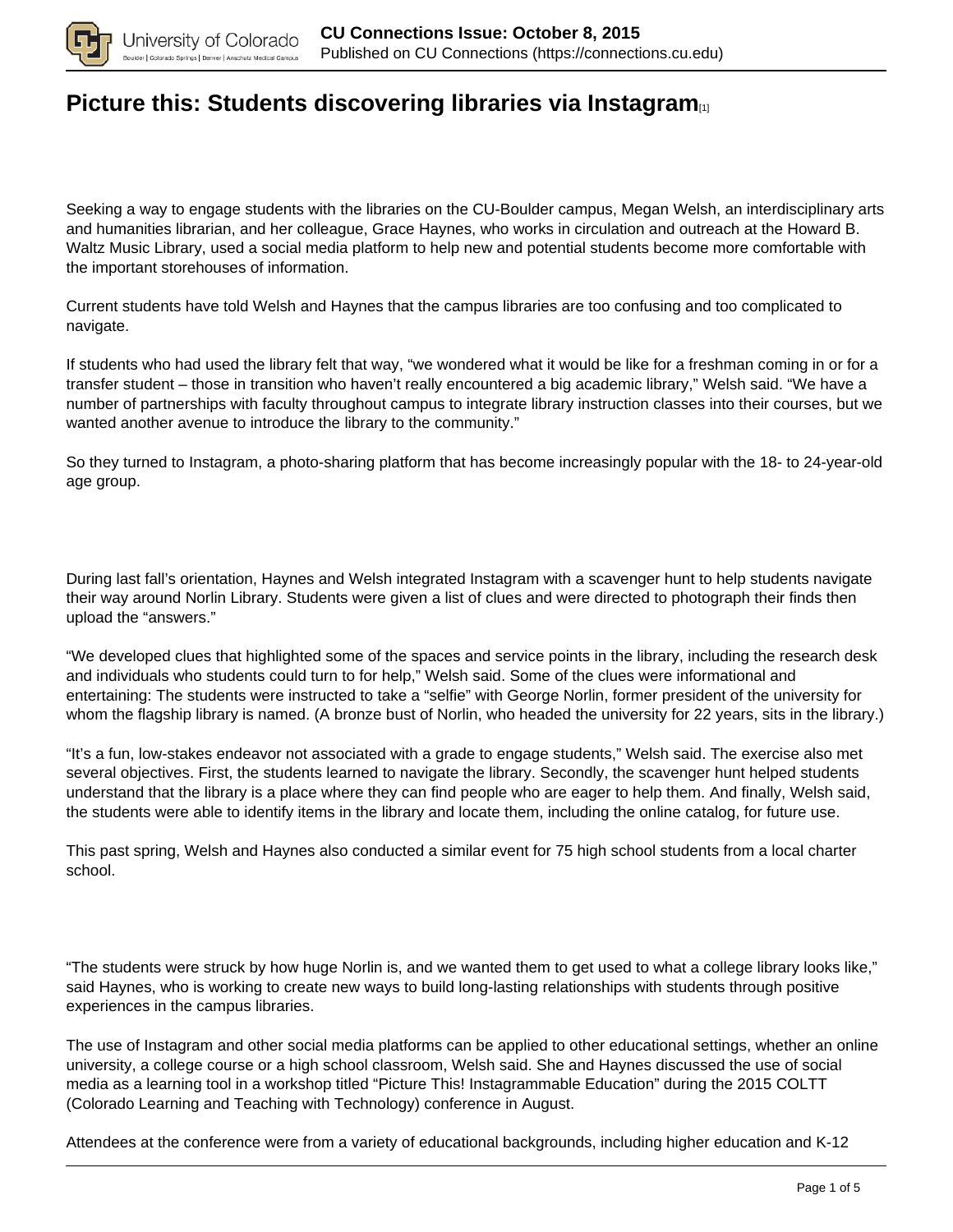

instructors. "It was really exciting for us to present to people who would use social media in a wide variety of settings," Haynes said.

Welsh said the social media/scavenger hunt has been used at other universities, including North Caroline State University. A journalism school used it to help connect journalism students across the country.

Welsh and Haynes may have had as much fun conducting the scavenger hunts as the students had participating.

"We monitor the accounts where the photos are posted so we can follow the participants along the way," Welsh said. "It's sort of instant gratification to see what they are learning and how they are engaging."

## **CU Advocates mark anniversary, honor exceptional members**[2]

[3]

The CU Advocates<sub>[4]</sub> program on Tuesday marked its fourth anniversary with a reception and awards presentation where five exceptional members were honored for their advocacy on behalf of the University of Colorado.

About 100 people gathered at the Denver Country Club for the event, hosted by President Bruce and Marcy Benson. The program has grown to include about 3,000 members around the world and has presented educational programs to more than 5,000 people.

In past years, the anniversary reception culminated with recognition for the Advocate of the Year. That tradition continued, with the new addition of specialty awards for four others.

**Colin Finch** was chosen from among the group's 3,000 members as Advocate of the Year. Michele McKinney, assistant vice president for external affairs and advocacy, said Finch has recruited more than 20 new CU Advocates and led a partnership with CU Advocates and the Forever Buffs Boulder Alumni Chapter to establish CU Scoop, a nearmonthly series of educational programs for members of both groups in Boulder. Besides serving as president of the Boulder Alumni Chapter, he is a board member of the CU Director's Club and CU-Boulder alumni advisory board.

 "I am overwhelmed and honored by receiving this award but this is really for all of you who are here tonight," Finch said. "You go above the call of duty to support this program and we would not be where we are today without you. Your support helps us further the goals of CU, allowing it to strive and accomplish great things."

Other honorees:

**Jane Dillon,** CU Advocate Volunteer of the Year: She was recognized for volunteering to represent the CU Advocates at many events in Pueblo, Colorado Springs and Denver. She serves on several committees at the University of Colorado Colorado Springs and recently was named to the board of trustees for the CU Foundation.

**Wendy Fiedler,**CU Advocate Informant of the Year: She was recognized for attending multiple educational events and gathering facts and figures about CU and higher education to share with state and local government officials.

**Kimbirly Orr,** CU Advocate Marketeer of the Year: The president of the Denver Metro Forever Buffs Alumni Chapter promotes joint events with the CU Advocates and works to advance the CU Advocates via social media, marketing concepts and regular attendance at CU events.

**Bernard Slack,** CU Advocate Recruiter of the Year: As part of TIAA-CREF, he has leveraged the company's sponsorship of the Buffalo Bicycle Classic to promote the CU Advocates program to event participants. He also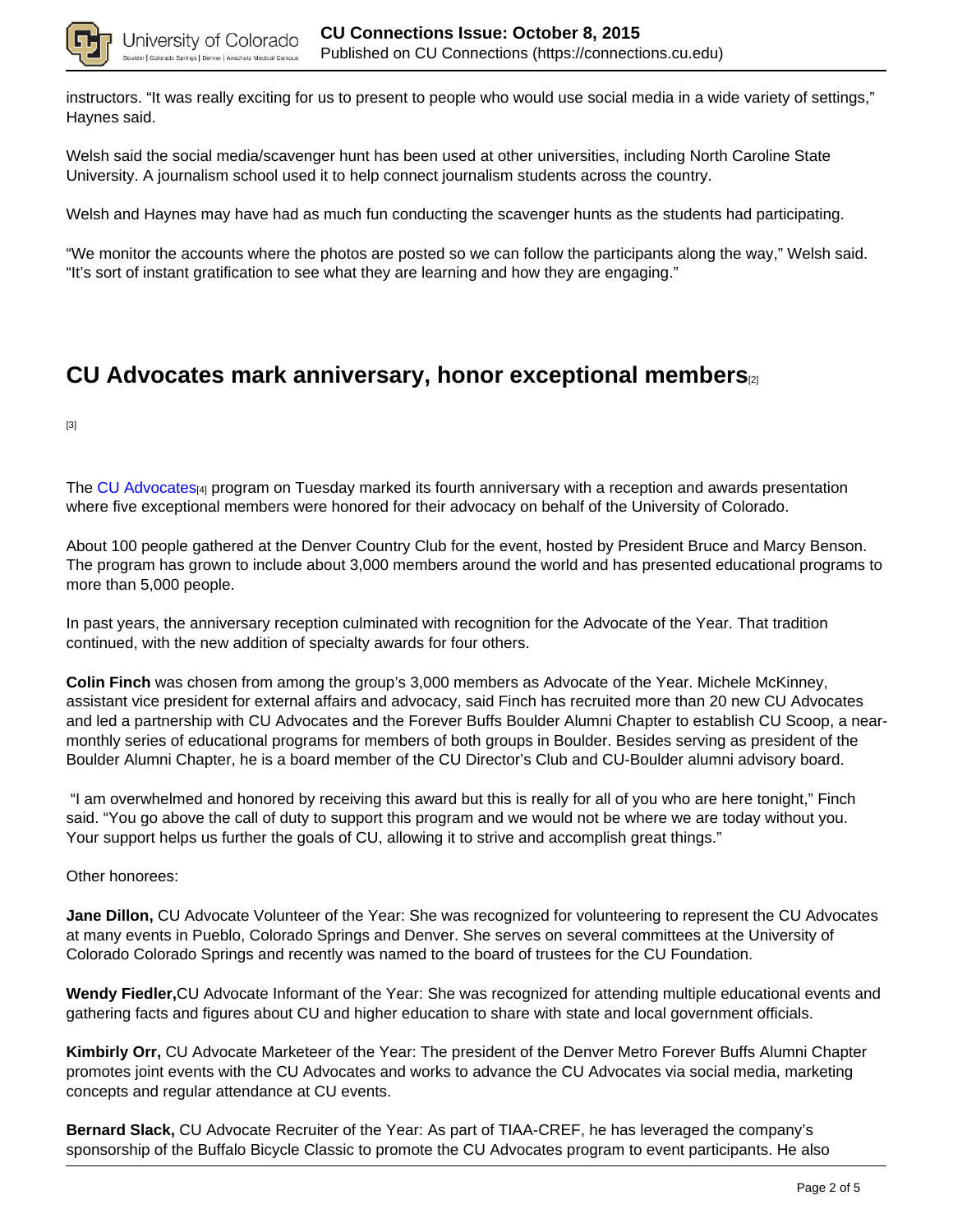

facilitated President Benson speaking to TIAA-CREF employees. He promotes membership in the group whenever possible and has recruited 15 new CU Advocates in one year.

- Videography by Jon Arnold

# **\$2 million gift to accelerate research in cancer stem cell biology** [5]

#### **Tea for the Turf** [6]

## **Homecoming to celebrate Mountain Lion pride, 50th anniversary**[7]

**CU Denver teams with Historic Denver to preserve the integrity of midcentury Denver homes**[8]

# **Former Interior Department assistant secretary joins CU-Boulder's Getches-Wilkinson Center**[9]

Anne Castle, who served as assistant secretary for water and science in the U.S. Department of the Interior from 2009 to 2014, has joined the Getches-Wilkinson Center for Natural Resources, Energy and the Environment – part of the University of Colorado Boulder law school – as a senior fellow.

# **Schwartz named acting provost**

Terry Schwartz, associate vice chancellor, Academic Affairs, will become acting provost beginning Oct. 19.

## **Chancellor receives El Pomar award**[11]

Chancellor Pam Shockley-Zalabak received the Russell T. Tutt Award from El Pomar Foundation during an Oct. 5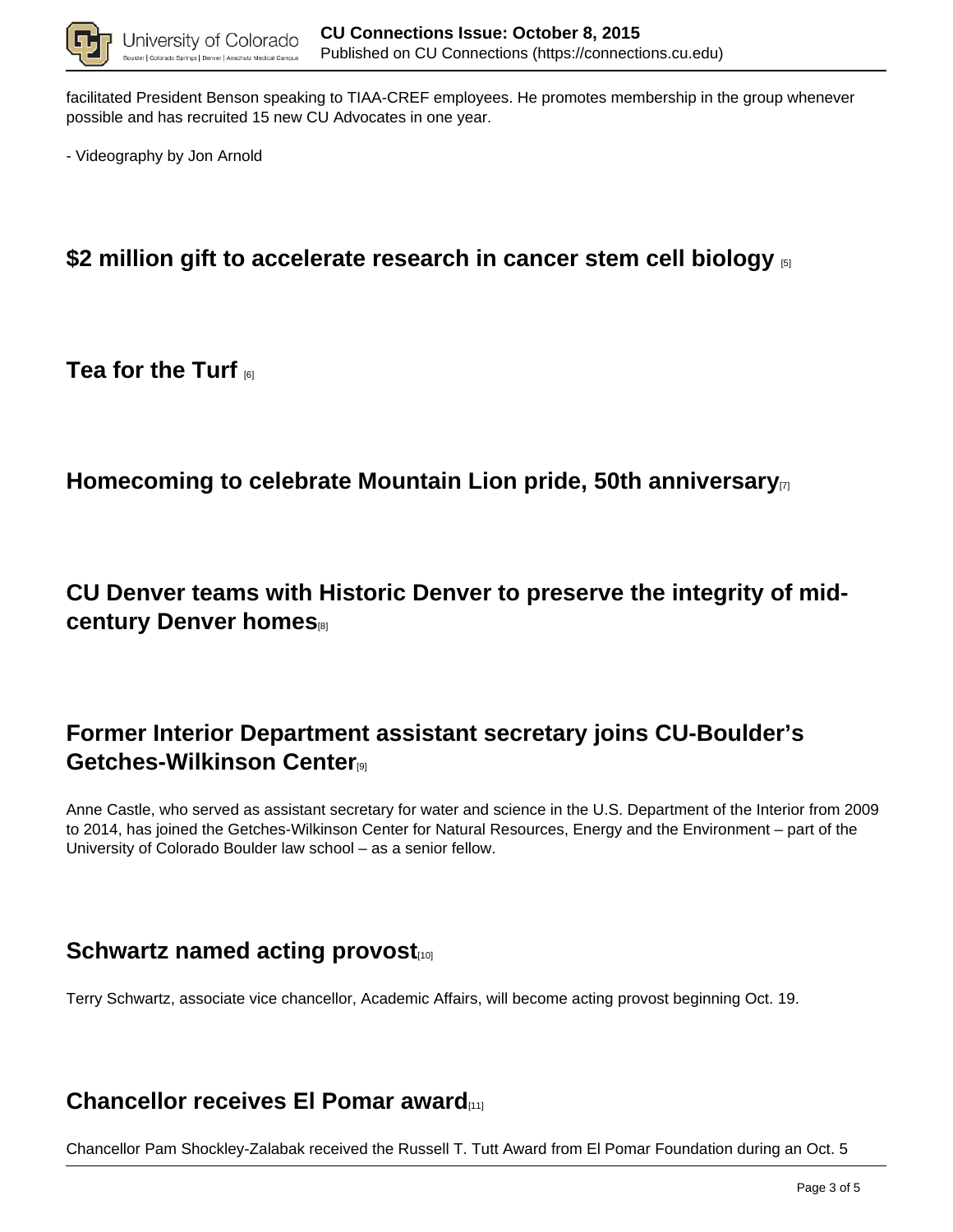

awards presentation in Black Hawk.

# **Vote S. Gail Eckhardt for President! (of the American Society for Clinical Oncology**)

The American Society of Clinical Oncology (ASCO) recently announced the short list of candidates running for organization leadership, including S. Gail Eckhardt, MD, FASCO, associate director for translational research at the University of Colorado Cancer Center and the Stapp Harlow Chair in Cancer Research at the CU School of Medicine.

# **Bostick to present at TEDx Colorado Springs**[13]

Dani Bostick, adjunct instructor, College of Education, will present at the 2015 TEDx Colorado Springs conference scheduled for 10 a.m. to 4 p.m. Oct. 17 at Library 21c, 1175 Chapel Hills Drive.

# **HealthCircle Primary Care Clinic hires new director**[14]

A nurse practitioner with more than 16 years' experience, will direct the UCCS HealthCircle Primary Care Clinic.

# **Seventeen join in September**<sup>[15]</sup>

Seventeen people accepted teaching and non-teaching positions at UCCS in September, according to the Department of Human Resources.

# **POSTPONED: 8th Annual Women's Health Research Day: The NIH Policy to Balance Sex in Cell and Animal Studies**[16]

Postponed: More info at http://www.ucdenver.edu/academics/colleges/medicalschool/centers/WomensH...[17]